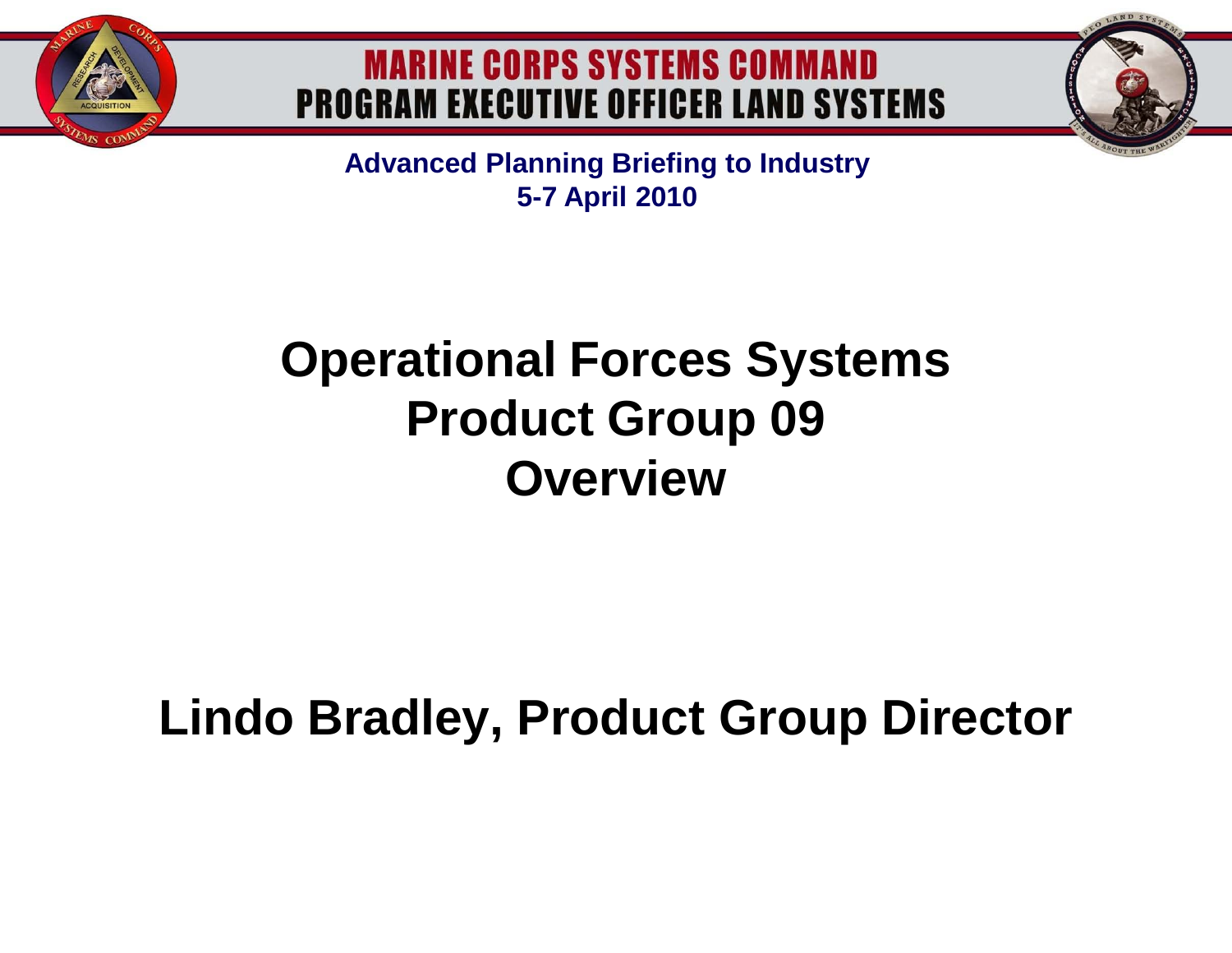• Operational Forces Systems (OFS) Product Group 09 (PG09) serves as the Command's principal agent to conduct sustainment support activities and management of programs that have entered the operations and support phase of their life cycle. This is accomplished by PM C4 systems, PM Ground Combat Systems, and the In-Service Operations Center (ISOC).

- Programs within PG09 include:
	- Automated Information Systems
	- Radar Systems
	- Communication Systems
	- Item Unique Identification (IUID)
	- Corrosion Prevention and Control (CPAC)
	- Modeling and Simulation within the O&S phase of ground weapon systems.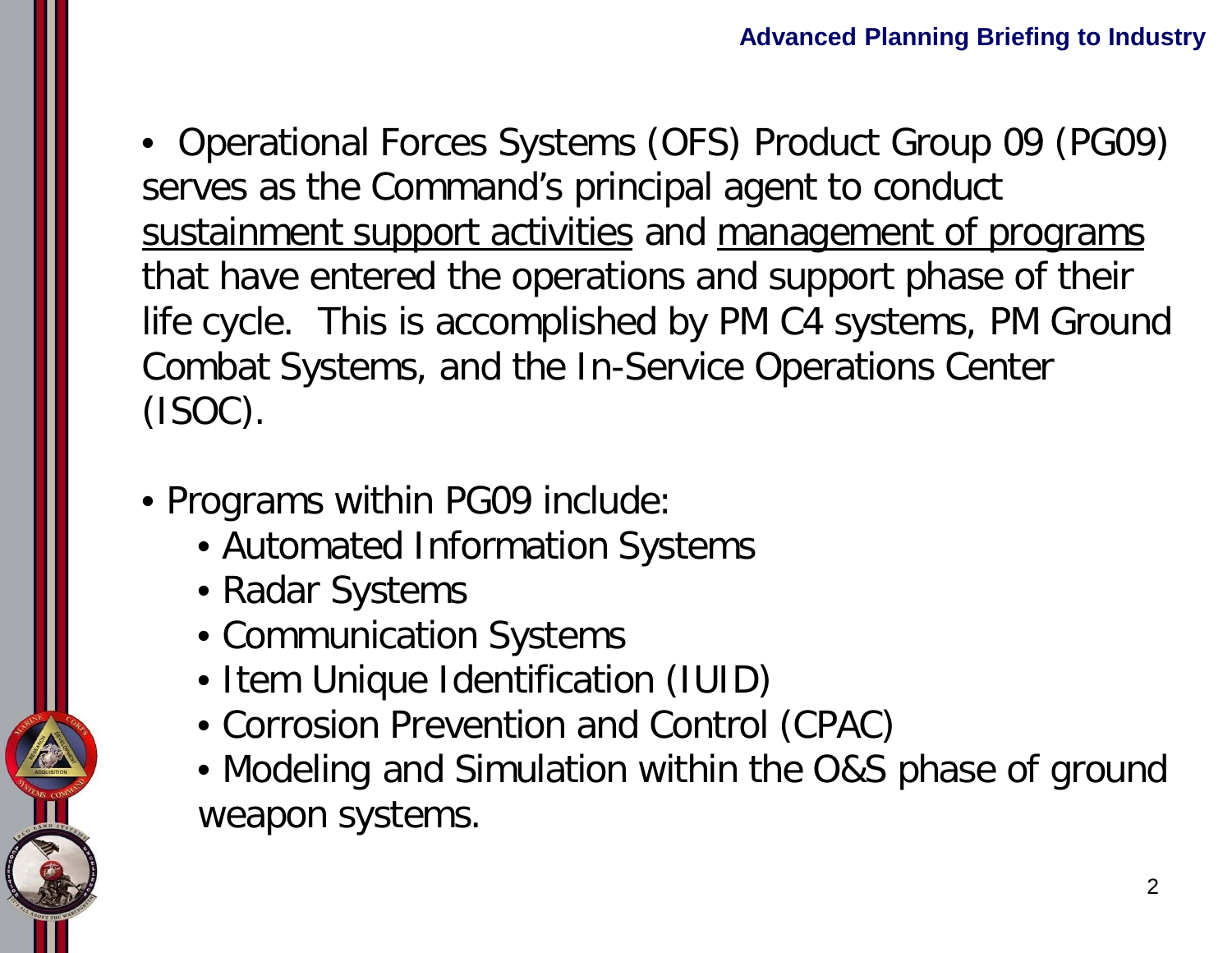### **Organizational Line Chart**

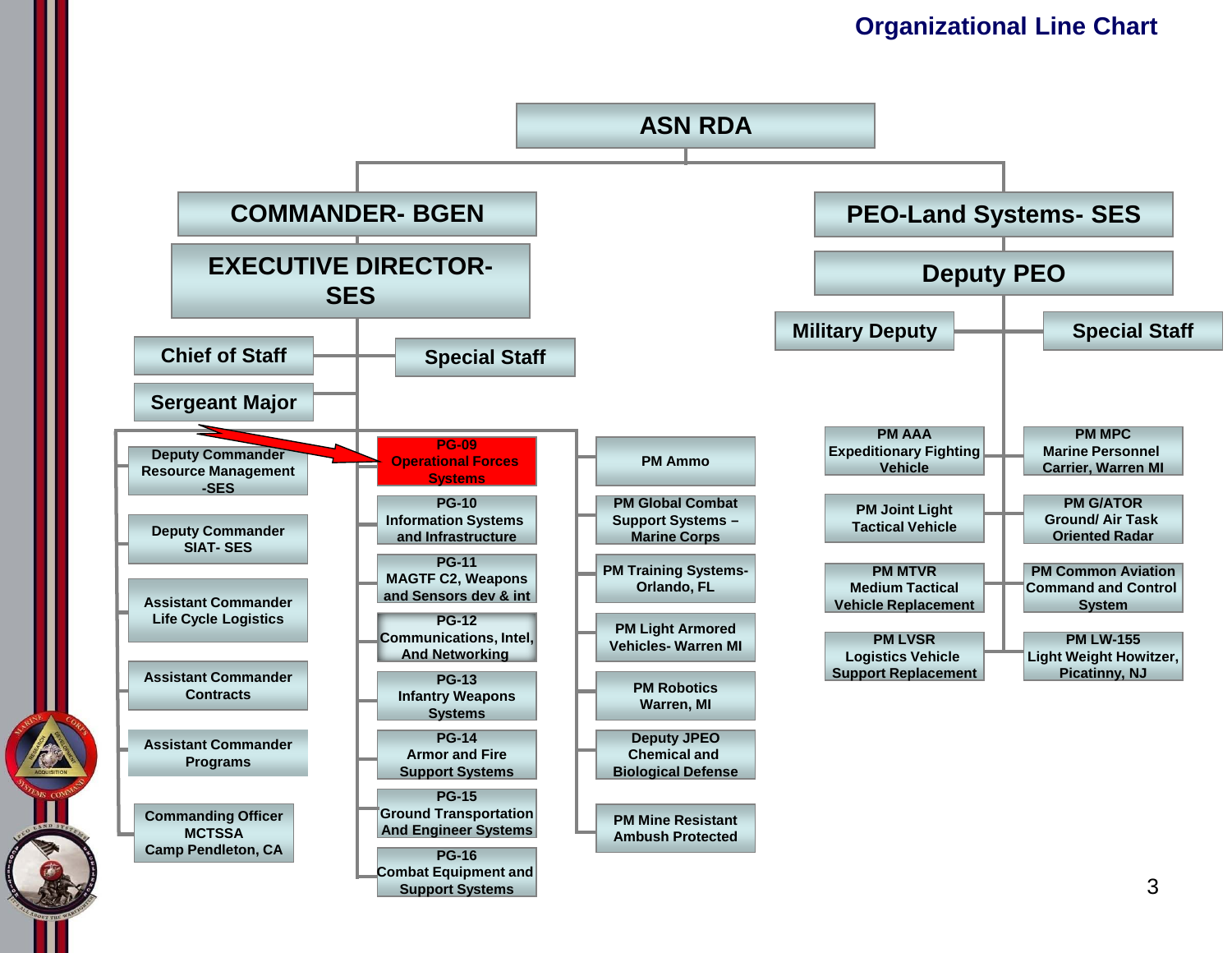## Product Group Principals:

**PM C4 Systems:** *Jason Choi* **PM Ground Combat Systems:** *TBD* **In Service Operations Center (ISOC):** *Dr. Peter Denega*

**Competency Alignment Team** 

- **Business Manager:** *Paul Ortiz*
- **Contracts Manager:** *Angela Apperson*
- **Lead Financial Manager:** *Jennifer Helton*
- **Lead Engineer:** *TBD*
- **Lead Logistician:** *TBD*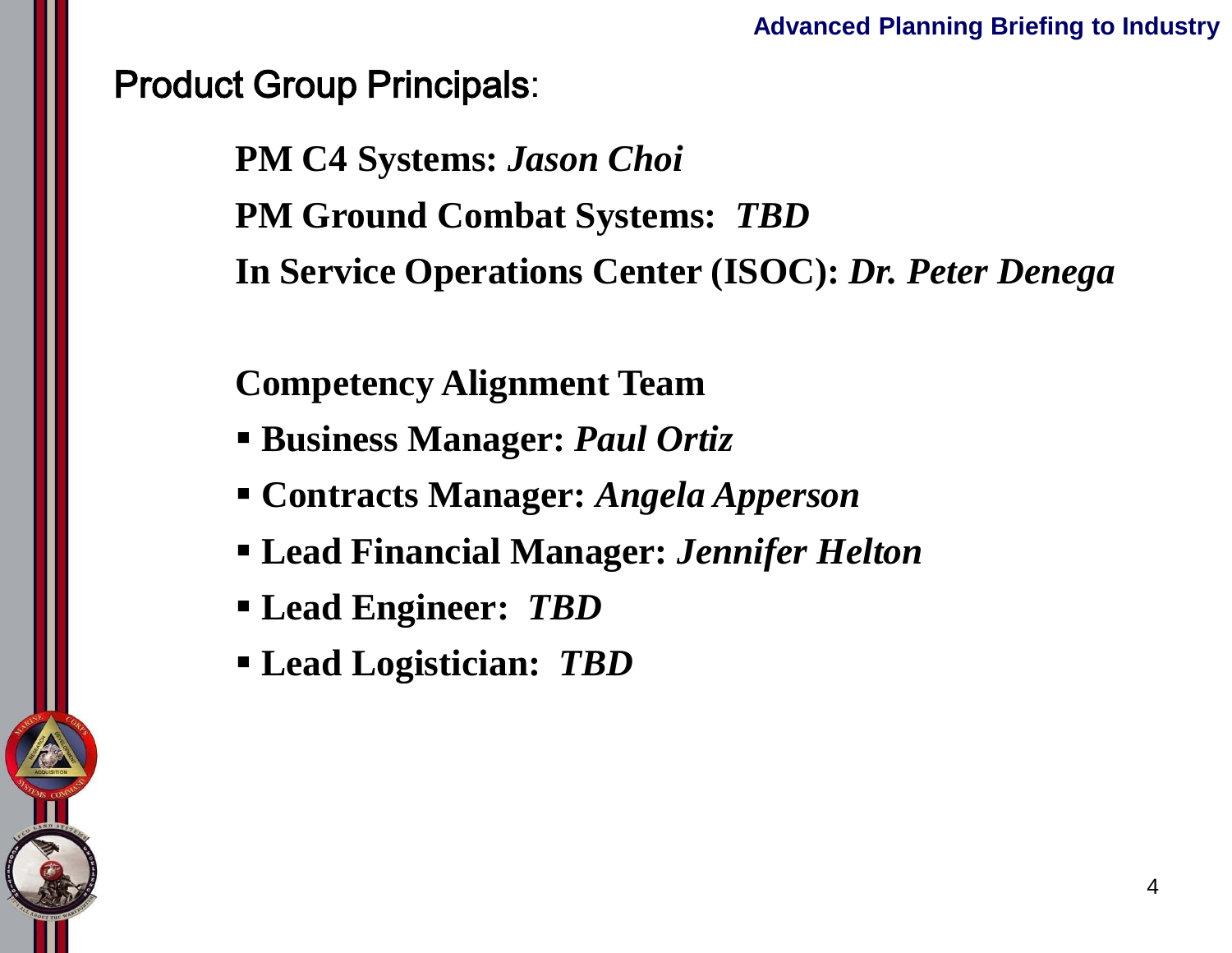**FYDP Investments**

|                                                          | <b>FY10</b>                                                                 | <b>FY11</b>                           | <b>FY12</b>                          | <b>FY13</b>                     | <b>FY14</b>                   | <b>FY15</b>                                 |
|----------------------------------------------------------|-----------------------------------------------------------------------------|---------------------------------------|--------------------------------------|---------------------------------|-------------------------------|---------------------------------------------|
|                                                          |                                                                             |                                       |                                      |                                 |                               |                                             |
|                                                          | <b>Life-Cycle Analysis/Modeling &amp; Simulation</b>                        |                                       |                                      |                                 |                               |                                             |
| <b>O&amp;M</b>                                           | \$2.30M                                                                     | \$2.369M                              | \$2.320M                             | \$2.464M                        | \$2.485M                      | \$2.419M                                    |
| <b>PG09 / ISOC</b>                                       | \$1.075M                                                                    |                                       |                                      |                                 |                               |                                             |
|                                                          | <b>AN/TPS-63 Radar</b>                                                      |                                       |                                      |                                 |                               |                                             |
| <b>O&amp;M</b><br><b>PMC</b><br><b>RDT&amp;E</b>         | \$.378M<br><b>\$.700M</b><br>\$.220M                                        | <b>\$.390M</b><br>\$.694M<br>\$1.224M | \$.366M<br><b>\$.720M</b><br>\$.208M | \$.350M<br>\$6.690M<br>\$2.699M | \$.347M<br>\$.743M<br>\$.192M | <b>\$.340M</b><br>\$.755M<br><b>\$.198M</b> |
|                                                          | <b>Legacy Logistics Information Systems</b>                                 |                                       |                                      |                                 |                               |                                             |
| <b>O&amp;M</b><br>PM <sub>C4</sub>                       | \$1.473M                                                                    | \$1.452M                              | \$1.422M                             | \$1.510M                        | \$1.523M                      | \$1.484M                                    |
|                                                          | <b>Site Manager Support</b>                                                 |                                       |                                      |                                 |                               |                                             |
| <b>O&amp;M</b>                                           | \$20.584M cyd<br>\$ 8.500M cyd                                              |                                       | \$1.639M                             | \$1.469M                        | <b>\$.938M</b>                | \$.731M                                     |
| <b>IUID</b>                                              |                                                                             |                                       |                                      |                                 |                               |                                             |
|                                                          |                                                                             |                                       |                                      |                                 |                               |                                             |
|                                                          | Logistics Services/CPAC Corrosion Service Teams/Program Support/FSR Support |                                       |                                      |                                 |                               |                                             |
| <b>O&amp;M</b>                                           | \$10.305M                                                                   | \$14.820M                             | \$15.913M                            | \$16.775M                       | \$14.746M                     | \$14.960M                                   |
| <b>CPAC</b><br>(PG09-Operations &<br><b>Sustainment)</b> |                                                                             |                                       |                                      |                                 |                               |                                             |

**ACCES**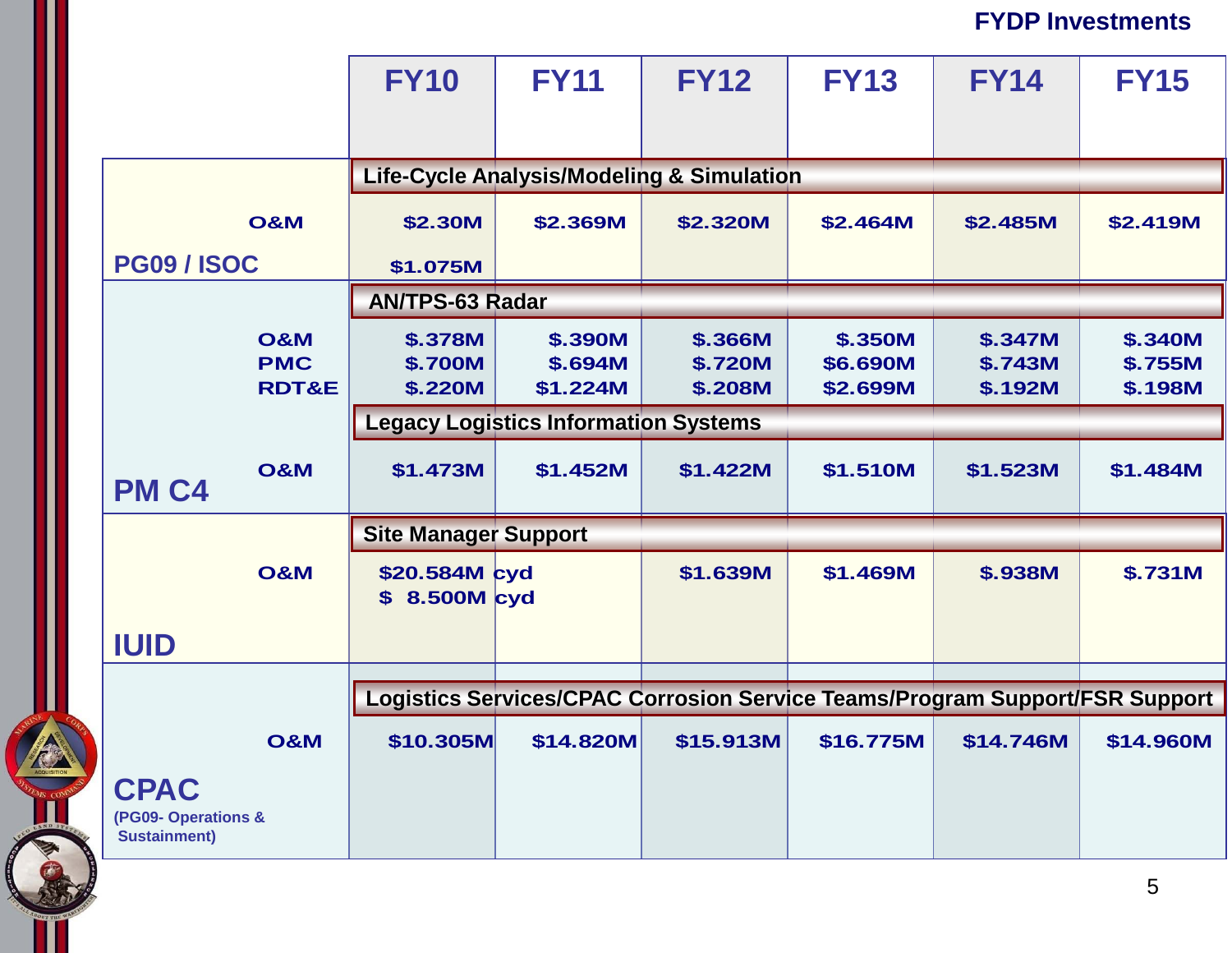### **In-Service Operations Center ( ISOC )**

**MISSION. Monitor** program **performance** in the operating forces, evaluate **technology** and **obsolescence,** review program capabilities, provide **readiness** reporting**, data management,** and coordinate with the **Corrosion Prevention and Control (CPAC) Program**; coordinate with all internal and external **stakeholders** to support TLCM.

### **FUNCTIONS**

#### **Material & Maintenance Management**

- **1. PG09 Specific Responsibilities**
- **Dormant Stock Review**
- **DLA 339 Processing & Management**
- **PQDR Program Management**
- **Depot Coordination w/ALCL-MCLC**
- **Corrosion Prevention And Control (CPAC) Support**
- **Item Unique Identification (IUID) Support**
- **Sustainment Data Management**
- 2. MCSC/PG09 Collaboration
- Disposal Management and Reporting
- Supply Chain and Maintenance Programs
- Reliability Centered Maintenance (RCM)
- DMSMS-GIDEP/Obsolescence Mgmt

*REPORTS / ANALYSES TO OPFORS* **Corrosion Prevention and Control Product Quality Deficiency Reporting Quarterly Readiness Reports to Congress Dormant Stock Reporting Enterprise Level Maintenance Planning DLA 339 Processing Systems Operational Effectiveness**

#### **In-Service Sustainment**

#### - Collection and Evaluation

- Root Cause Analysis
- **Modeling & Simulation (TLCM-AT**)
- Review System Performance vs.
- Baseline Requirements

#### **Readiness Management (CASC)**

#### - **Readiness Reporting & Data Mgmt**

- MIMMS UIC File Maintenance
- Material Readiness Brief Updates
- Support **QRRC** Data Calls
- MCSC MCBul 3000 Submission
- TAMCN/ID Standards File Update
- Equipment Status Report
- **Readiness Assessments, Monitoring and Supportability Evaluations**
	- Fielding / Disposal Impacts
	- What-if Analysis/Trend Analysis
- **Monitoring of System Performance** - **SOE Decision Support Tool**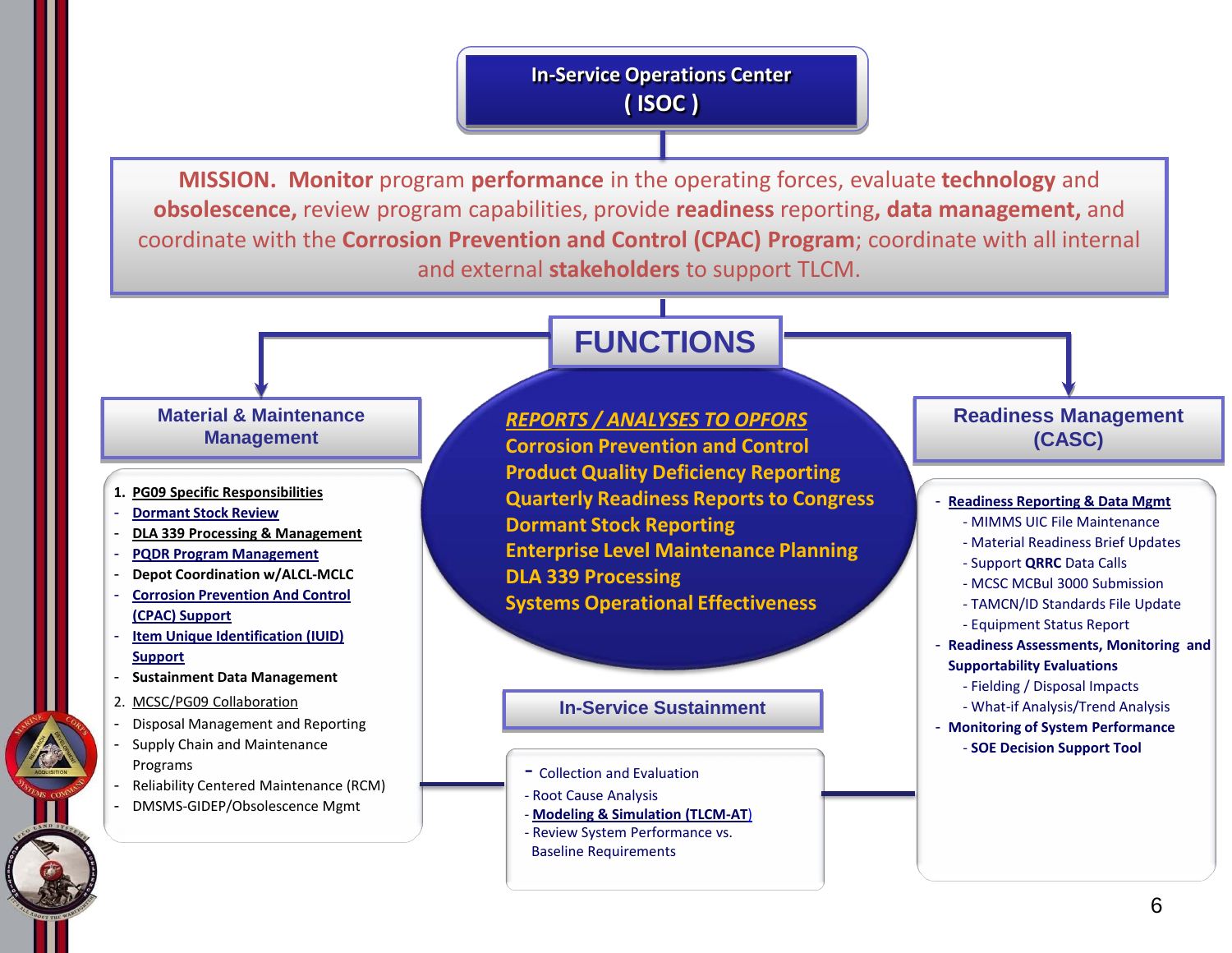| <b>Contract Title</b>                                          | <b>Domain</b> | <b>PGD</b> | <b>Start Date</b> | <b>Stop Date</b> |
|----------------------------------------------------------------|---------------|------------|-------------------|------------------|
| <b>OPFOR IUID</b>                                              | <b>ES</b>     | PG09 OFS   | 9/28/2009         | 9/27/2010        |
| <b>Renewal: IUID Support</b><br><b>OP</b>                      | <b>ES</b>     | PG09 OFS   | 5/27/2009         | 5/26/2010        |
| <b>IUID FSR Support OP</b>                                     | <b>ALA</b>    | PG09 OFS   | 9/30/2009         | 9/29/2010        |
| <b>Renewal: PM C4</b><br><b>Systems Sustainment</b><br>Support | <b>ALA</b>    | PG09 OFS   | 9/29/2009         | 9/28/2010        |
| MKI/L3: PG9 OFS<br>Support                                     | <b>ALA</b>    | PG09 OFS   | 4/7/2009          | 5/8/2010         |
| MKI/L3: Program<br><b>Support CPAC</b>                         | <b>ALA</b>    | PG09 OFS   | 2/16/2010         | 2/16/2011        |
| <b>CPAC Dbase Support</b>                                      | <b>8A</b>     | PG09 OFS   | 3/1/2010          | 3/1/2011         |
| <b>Renewal: Operational</b><br><b>Sustainment Support</b>      | <b>ES</b>     | PG09 OFS   | 9/28/2009         | 9/27/2010        |

**AND AND AND ADDRESS** 

**SIGNS CO**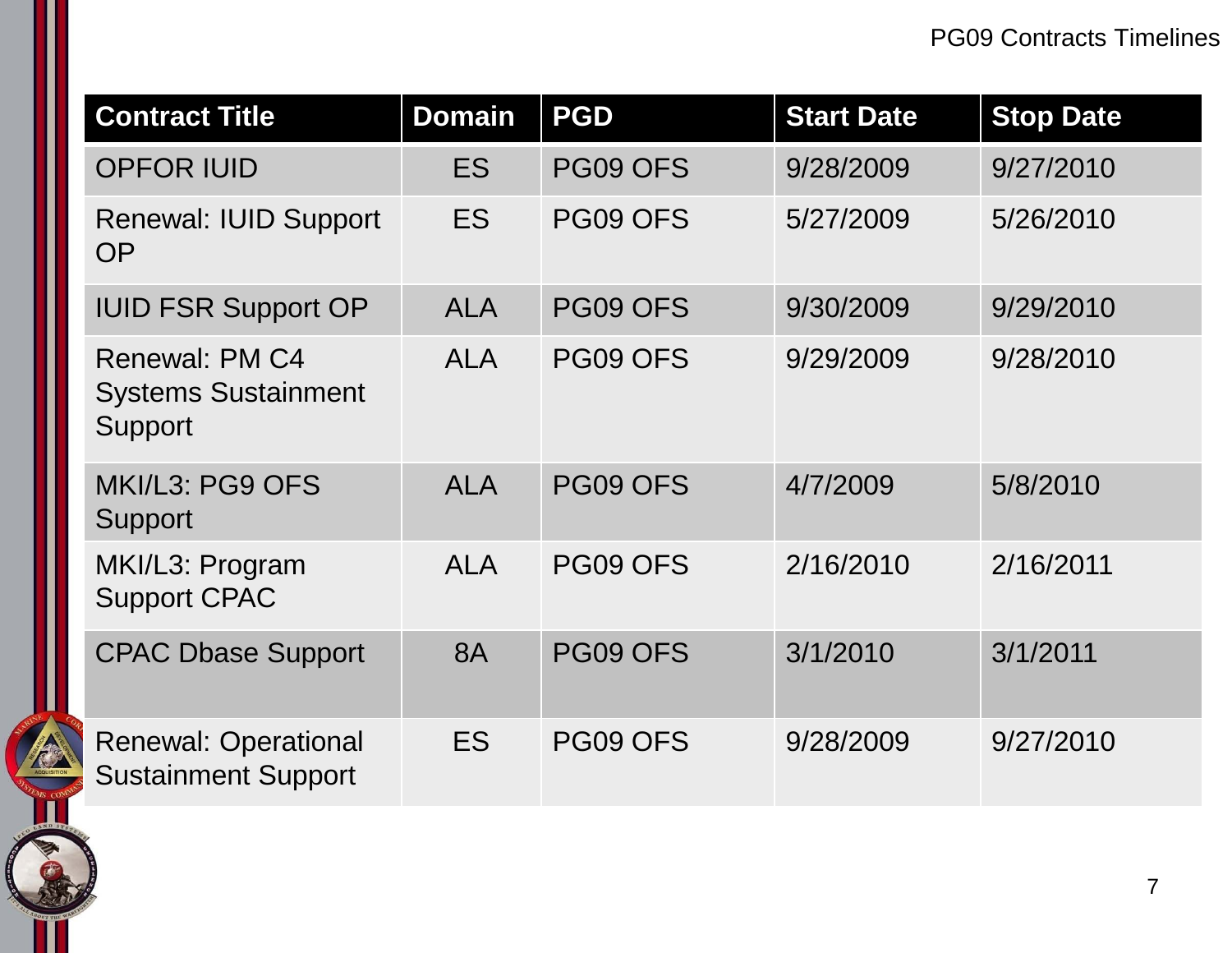## *PM C4 Systems: 36 Current Managed Programs*

**AN/TPS-63B (Short/Medium Range Radar)**

#### **M-DACT**

**Child Youth Management System (CYMS)**

**United States Marine Corps Band AIS (USMB)**

**Publications Library Management System (PLMS)**

**Manufacturing Resource Planning II (MRP II/MTO)**

**Material Returns Program (MRP)**

**Electronic Technical Publication System (ETPS)**

**Direct Support Stock Control System (DSSC) (formally MUMMS)**

**Serv Mart On-Line (SMOL)**

**Asset Visibility- Integrated Data Environment (AV-IDE) (formally JTAV)**

**Commercial Asset Visibility II (CAV II)**

**Data Entry (DENT)**

**Defense Industrial Financial Management System (DIFMS)**

**Enterprise Output Manager-Distributed Enterprise Print Controller (EOM-DEPCON)** 

**ILSMIS** 

**Distribution Standard System (DSS)**

**Federal Logistics Information System (FLIS)**

**Federal Logistic (FedLog)**

**Lakes Helper (LAKES HELPER)**

**Logistics Base Inventory View II (LBIV II)**

**Technical Data Management System (TDMS)**

**Automated Tool Inventory Control & Tracking System (ATICTS) (formally TIMA)**

**Hazardous Material Management System v.4.0 (HMMS)**

**Item Apps On-line (Item Apps On-line)**

**Item Applications (ITEM APPS)**

| <b>Product Data Reporting and Evaluation</b> |
|----------------------------------------------|
| Program (PDREP)                              |

**Stock List (SL 1-2/1-3 Online)**

**Transportation Management System (TMS)**

**Transportation Management System-DITY (TMS-DITY)**

**Electronic Point of Sale (EPOS)**

**Joint Configuration Management Information System (JCMIS)**

**Joint Engineering Data Management Information Control System (JEDMICS)**

**Multi-User Engineering Change Proposal Automated Review System (MEARS)**

**LT Viewer 32**

**PixEdit**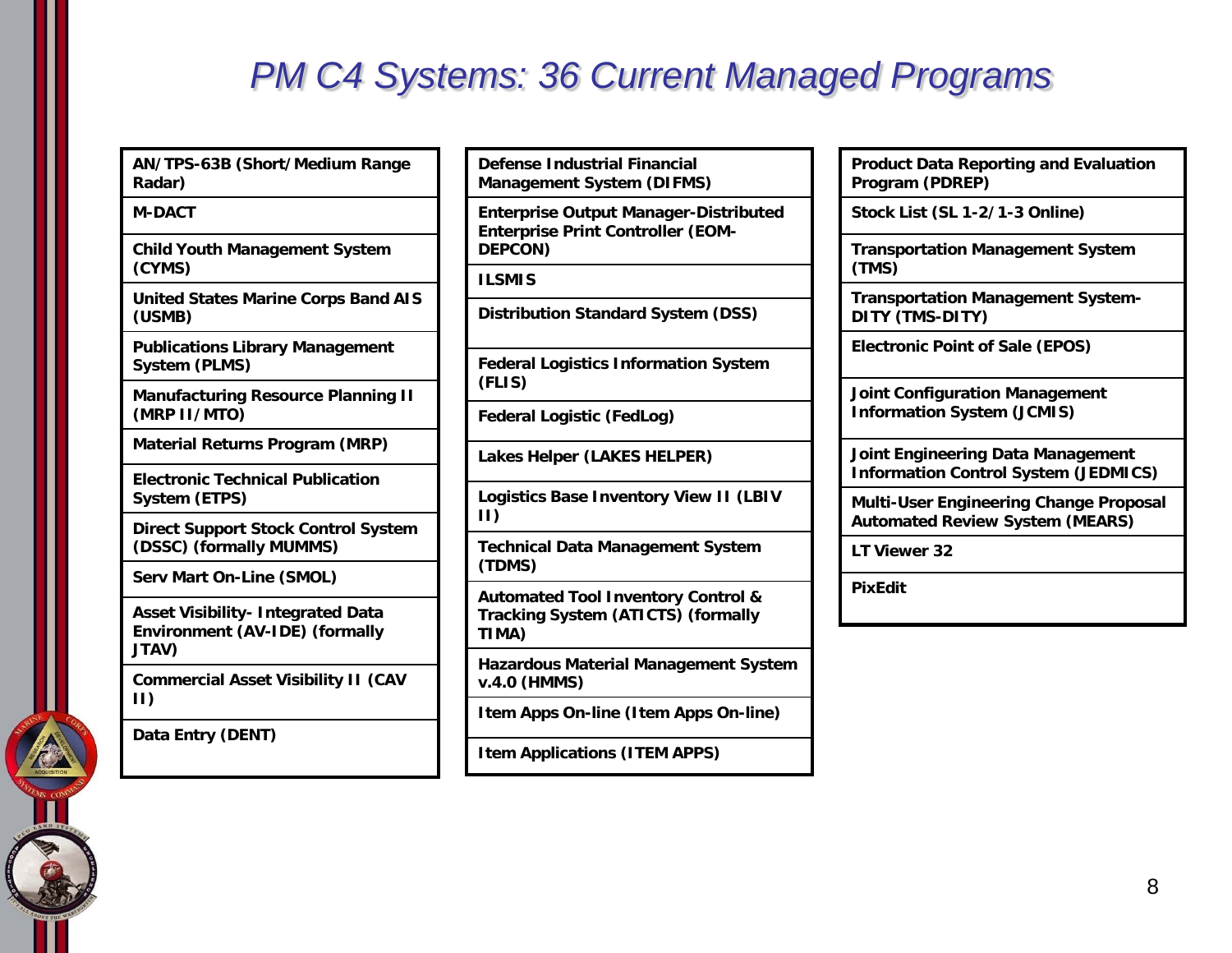Our long range vision is to maximize equipment performance, service life, and readiness of equipment for the Warfighter resulting in total ownership cost reduction and or cost avoidance.

| <b>NEAR TERM</b>                                                                                                                                                                                                                                                                                                                                                                                                                                                                                                                                                                                                                                                                                                                      | <b>MID TERM</b>                                                                                                                                                                                                                                                                                                                                                   | <b>LONG TERM</b>                                                                                                                                                                                                                                                                      |
|---------------------------------------------------------------------------------------------------------------------------------------------------------------------------------------------------------------------------------------------------------------------------------------------------------------------------------------------------------------------------------------------------------------------------------------------------------------------------------------------------------------------------------------------------------------------------------------------------------------------------------------------------------------------------------------------------------------------------------------|-------------------------------------------------------------------------------------------------------------------------------------------------------------------------------------------------------------------------------------------------------------------------------------------------------------------------------------------------------------------|---------------------------------------------------------------------------------------------------------------------------------------------------------------------------------------------------------------------------------------------------------------------------------------|
| • Program Transfer and Management<br>• Dormant Stock Reduction<br>• Product Quality Deficiency Reporting<br>(PQDR)<br>• Quarterly Readiness Reporting (QRRC)<br>• Item Unique Identification (IUID)<br>• Corrosion Prevention and Control<br>(CPAC)<br>• Orphan TAMCN Review<br>• DLA 339 Management/Joint MCSC Lead<br>• System Operational Effectiveness (SOE)<br><b>Decision Support Tool Management</b><br>• Total Life Cycle Mgmt - Automation<br><b>Tool (TLCM-AT)</b><br>• Urgent Universal Needs Statement<br>(UUNS)<br><b>Program Management with MCCDC</b><br>• Program Equipment Sustainment<br><b>Planning / Funding</b><br>• Record ALL Sustainment initiatives<br>with process flow chart, templates and<br>checklists. | • Equipment Disposal<br>• Diminishing Manufacturing<br><b>Sources and Material Shortages</b><br>(DMSMS)<br>• Government Industry Data<br><b>Exchange Program (GIDEP)</b><br>• In-Service Sustainment<br>• Collection and Evaluation of<br><b>Service</b><br><b>Use and Maintenance Data</b><br>• Root Cause Analysis of In-<br><b>Service Problems/Challenges</b> | • Enterprise Sustainment Contracts<br>for Returning OIF/OEF Equipment<br>• Performance Based Logistics<br>(PBL)<br>• Analysis of Standards and<br><b>Metrics</b><br>• Performance Based<br><b>Agreements</b><br>(PBA)<br>• Total Life Cycle Management<br>(TLCM)<br>• OS Core Process |
|                                                                                                                                                                                                                                                                                                                                                                                                                                                                                                                                                                                                                                                                                                                                       |                                                                                                                                                                                                                                                                                                                                                                   | 9                                                                                                                                                                                                                                                                                     |